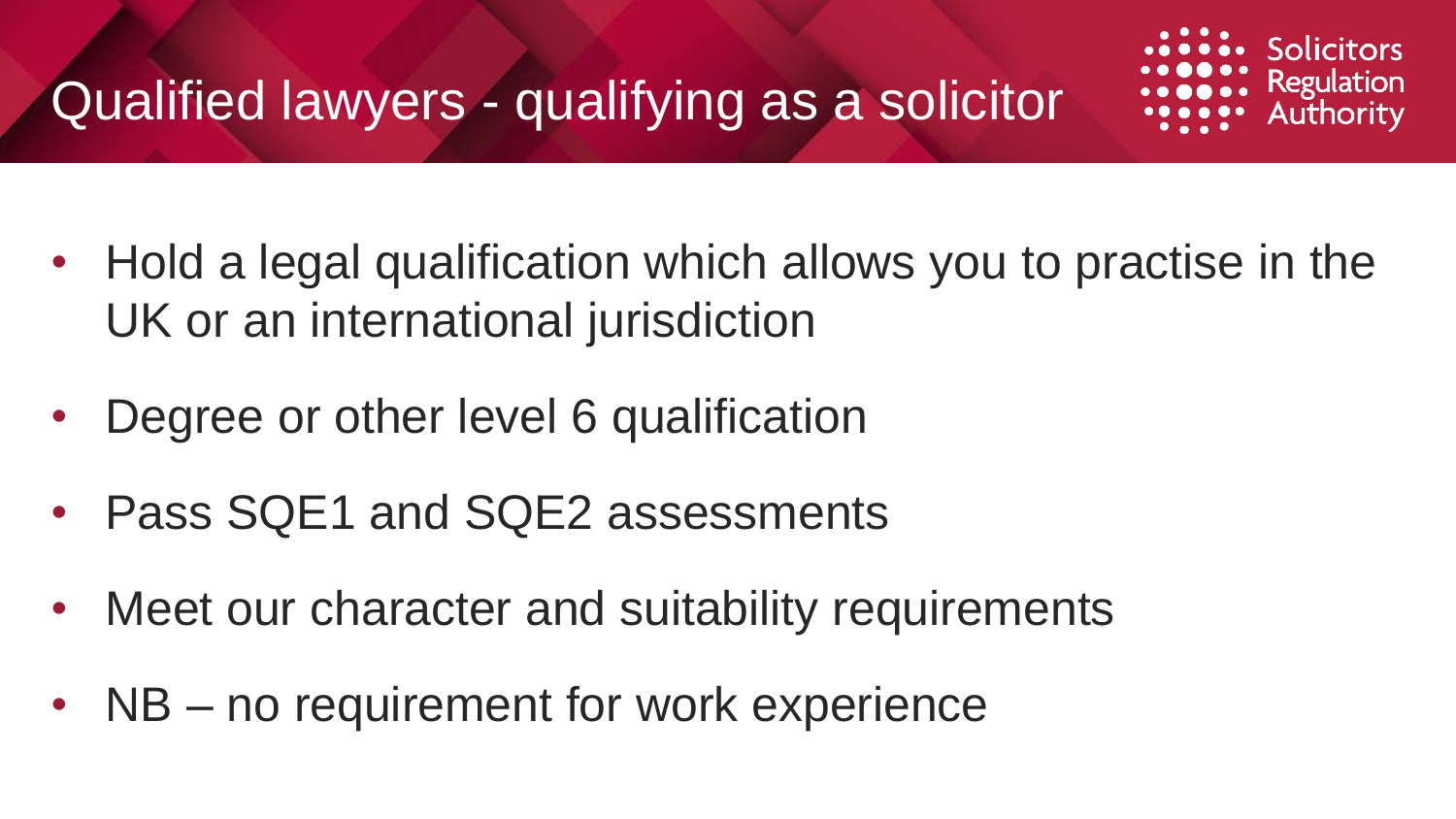# SQE1



- Two parts to SQE1
	- Functioning Legal Knowledge (FLK) 1
	- Functioning Legal Knowledge (FLK) 2
- Identifying legal principles and applying them to client problems and transactions
- Taken over two days can be done in UK or international centres
- Cost £1,558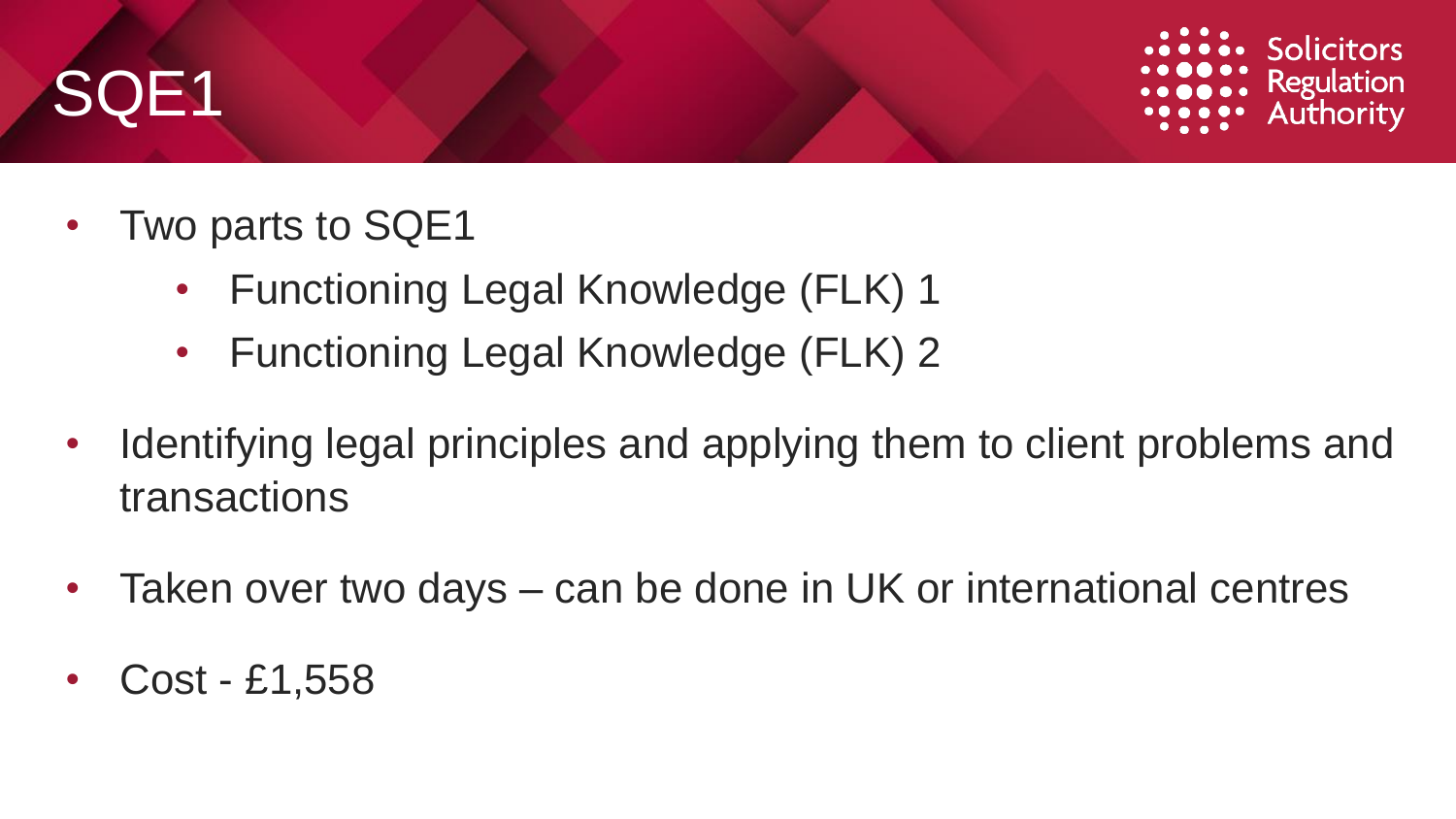



- Tests practical legal skills and functioning legal knowledge equally
- Simulating tasks carried out by a solicitor in practice through written and oral tests
- Written UK and international centres
- Oral UK centres (Cardiff, Manchester and London)
- Cost £2,422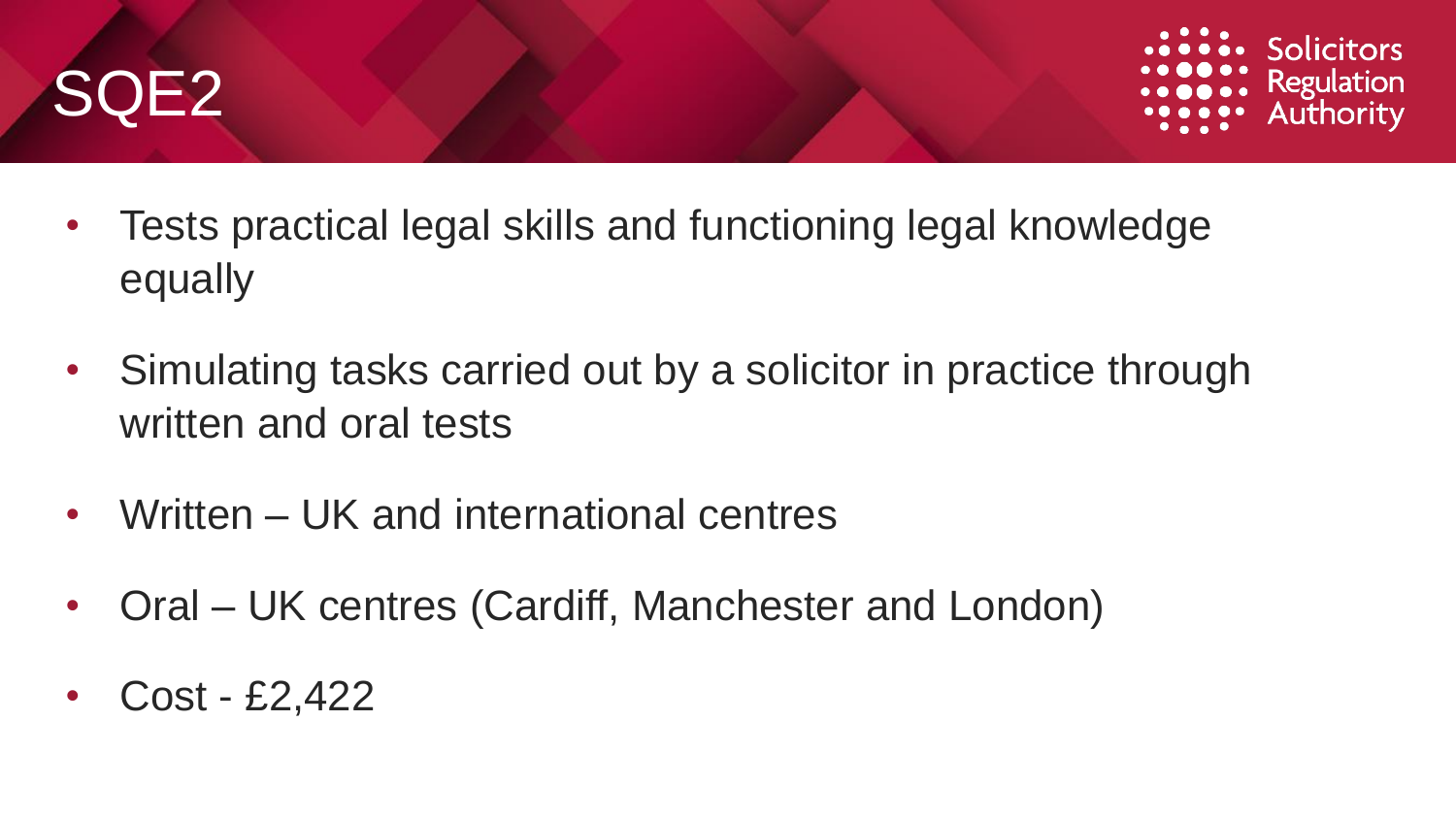#### Practice rights



- Conduct criminal litigation (including advising clients at the police station)
- Conduct civil litigation/dispute resolution
- Property practice
- Wills and intestacy, probate administration and practice
- Business organisations rules and procedures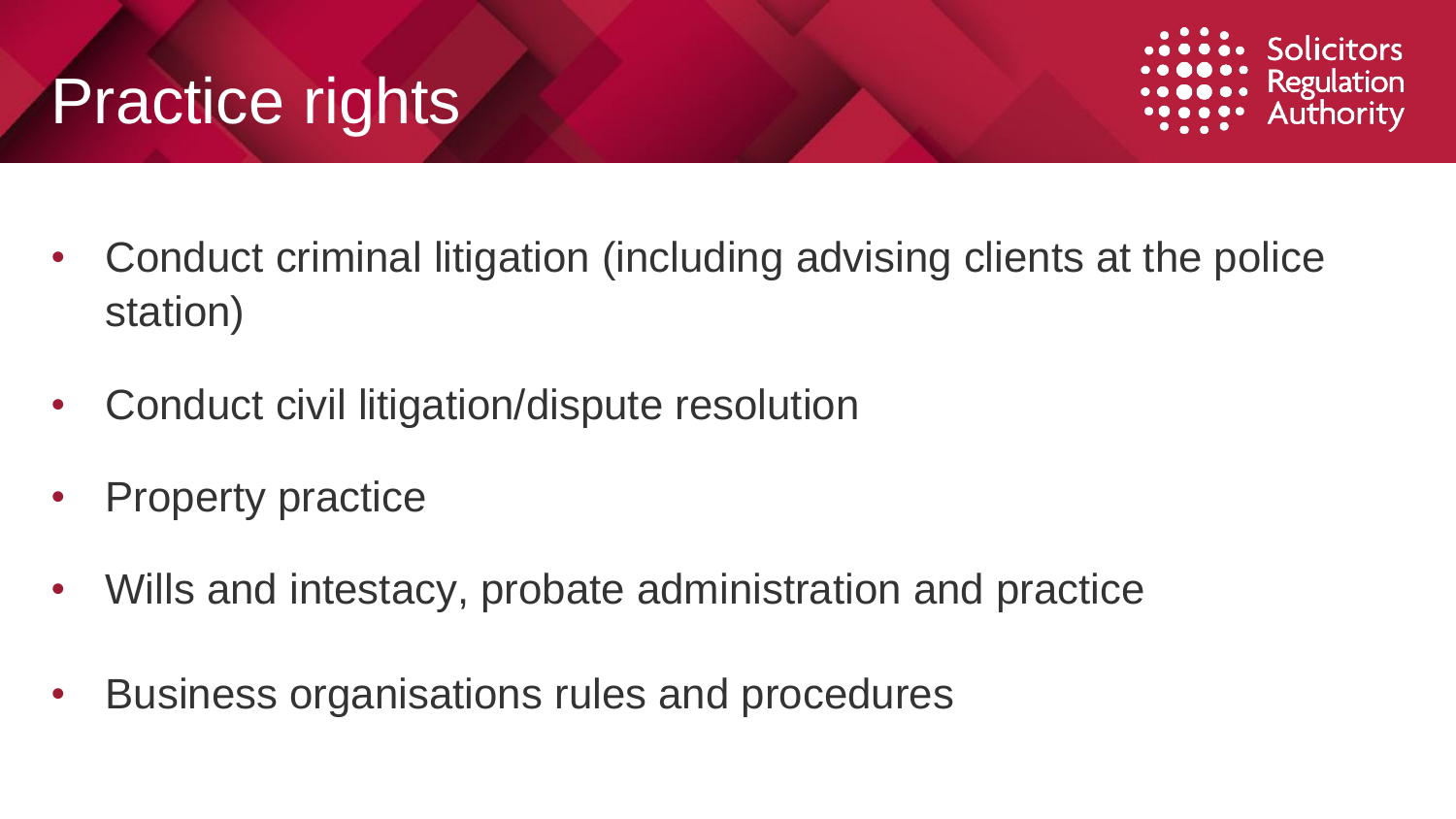### SQE1 exemption



#### **Content**

• Starting point is the statements of law and knowledge set out in the SQE1 assessment specification

[sqe.sra.org.uk/exam-arrangements](https://sqe.sra.org.uk/exam-arrangements/assessment-information)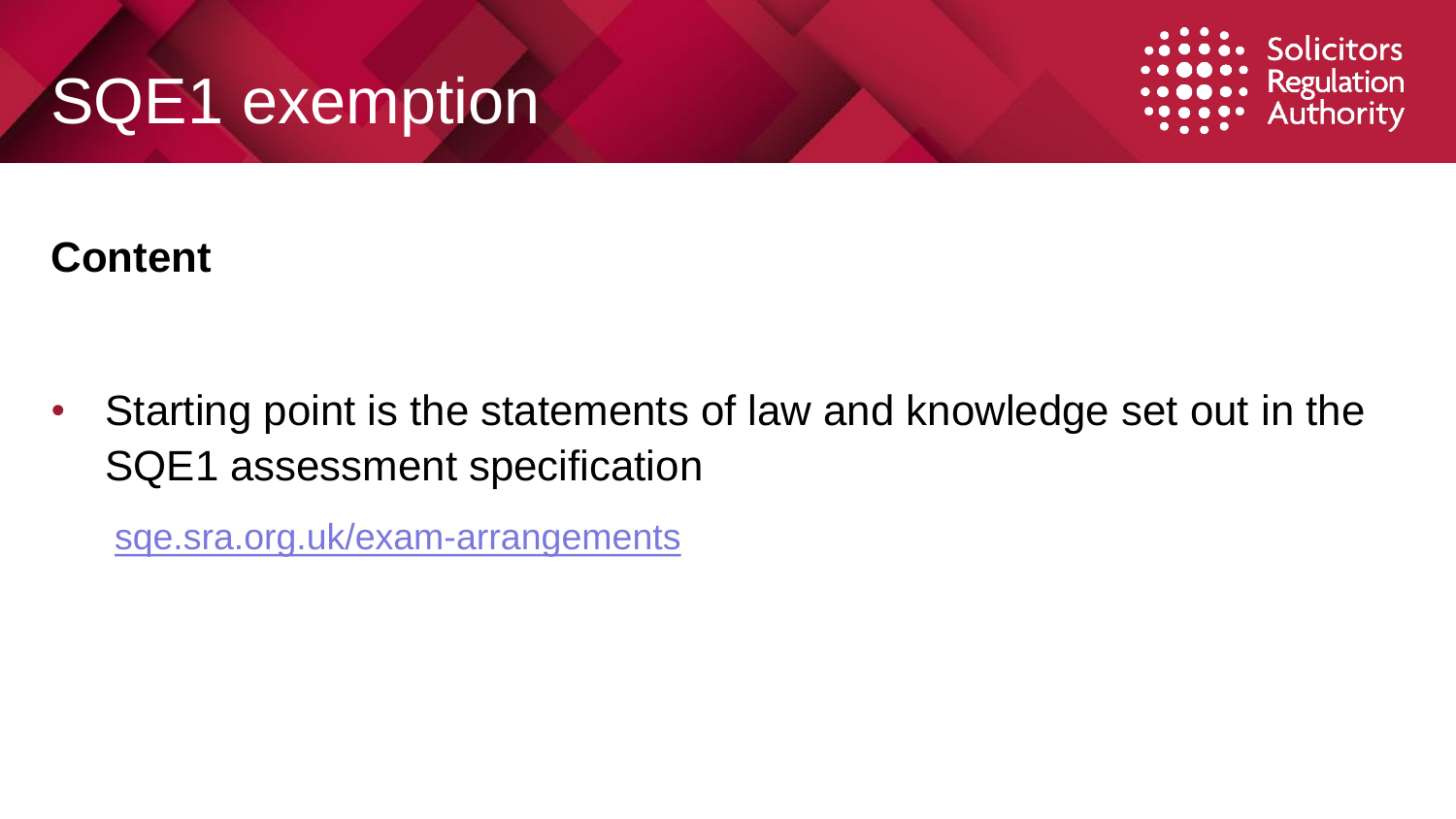# SQE1 exemption



#### **Standard**

- Qualification is assessed at a standard equivalent to the Level 3 in our threshold standard, for example:
	- can identify legal principles relevant to the matter/transaction and can apply these appropriately and effectively to individual cases
	- progress matters using own judgement
	- works to an acceptable standard on straightforward tasks
	- understands the significance of individual actions in the context of the case or matter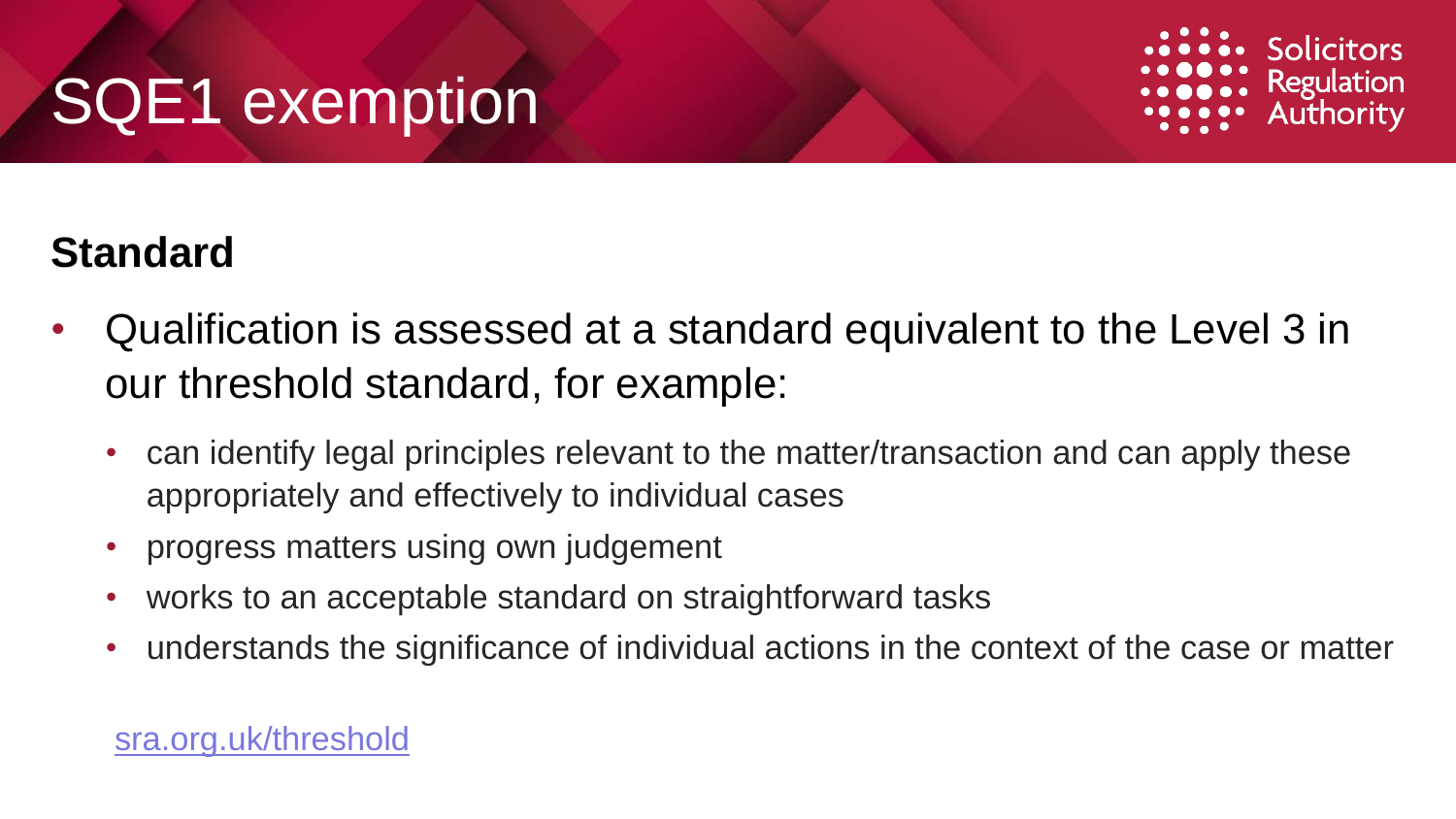# Top tips for SQE exemptions



- Read the guidance [sra.org.uk/exemption-form](https://www.sra.org.uk/exemption-form)
- Read the application form in mySRA [sra.org.uk/mysra](https://www.sra.org.uk/mysra)
- Consider what the SQE is assessing and what the application is asking for
- Give specific examples in your evidence and avoid repetition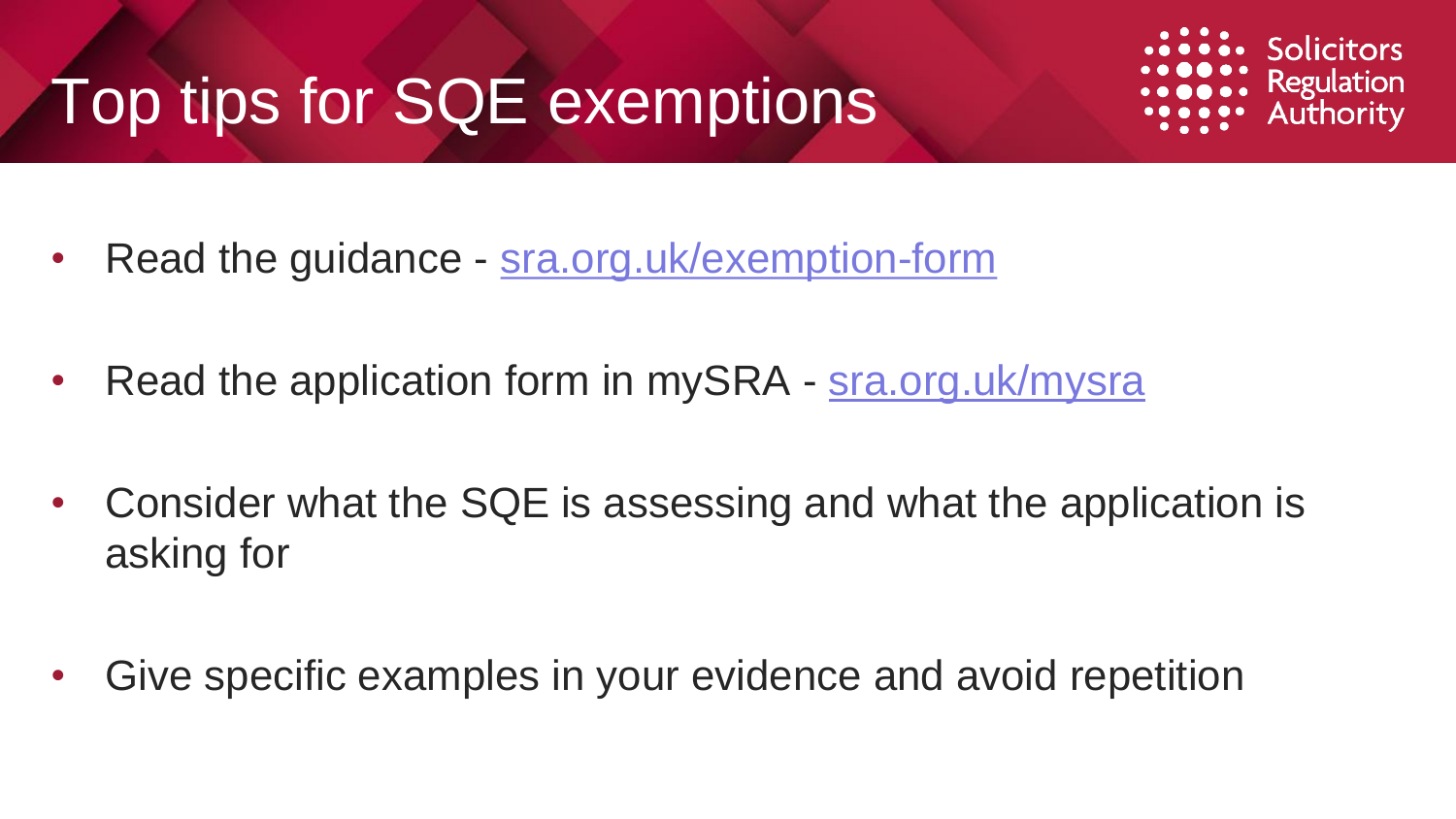# Top tips for SQE exemptions



- All your work experience must be supported by a reference that meets our requirements
- Certificate of good standing for your referee if they are not SRA regulated
- Make sure everything you are providing is relevant to the application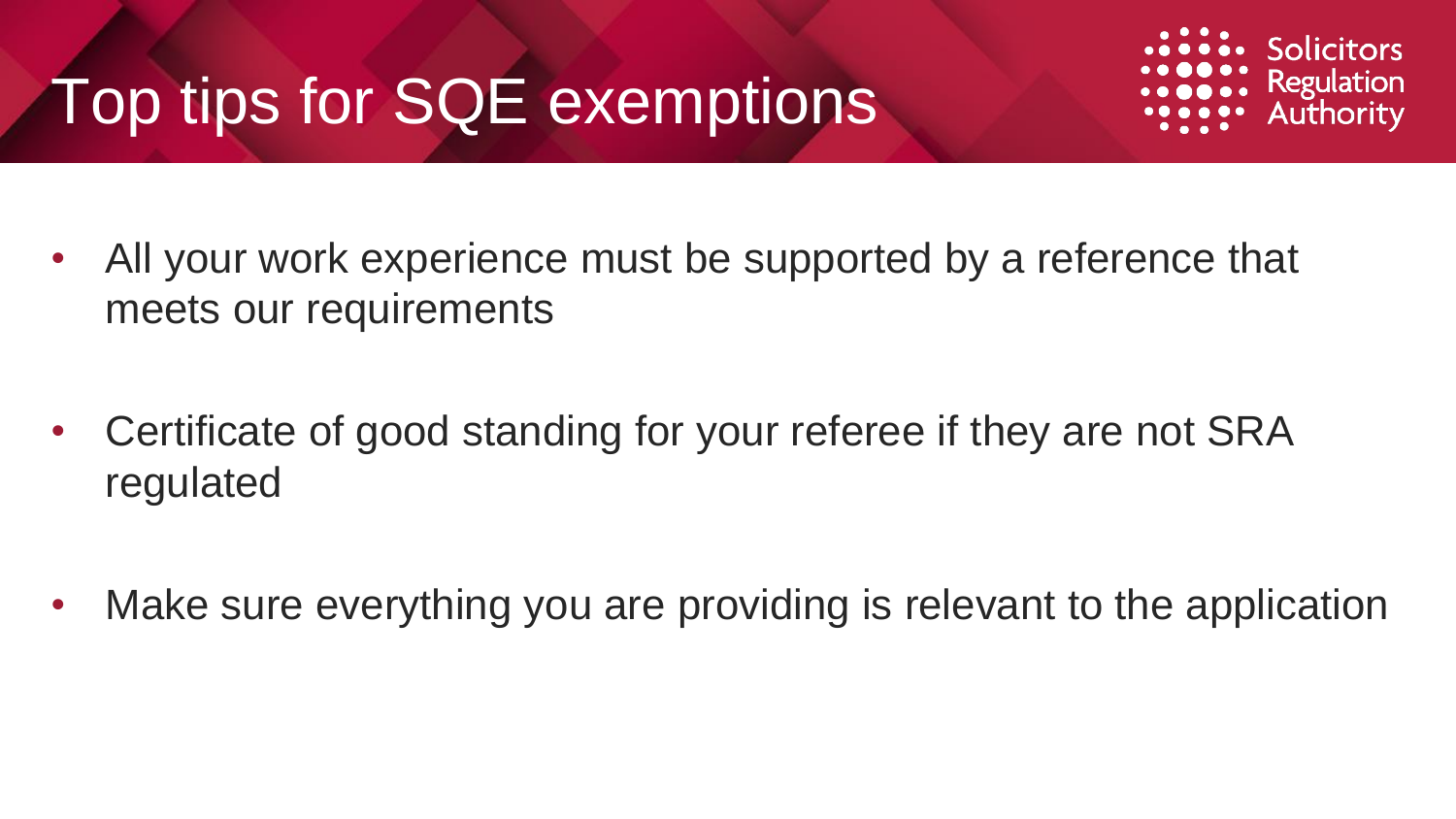### QLTS transitional arrangements



- SQE has replaced QLTS
- Not passed the MCT? You will need to complete the SQE route
- Passed the MCT? You can take the OSCE or SQE2
	- Pass the OSCE, you must apply for admission by 31 August 2022
	- Pass the SQE2, you must apply for admission by 31 August 2023
- If you do not apply by the deadline, you will have to complete the SQE route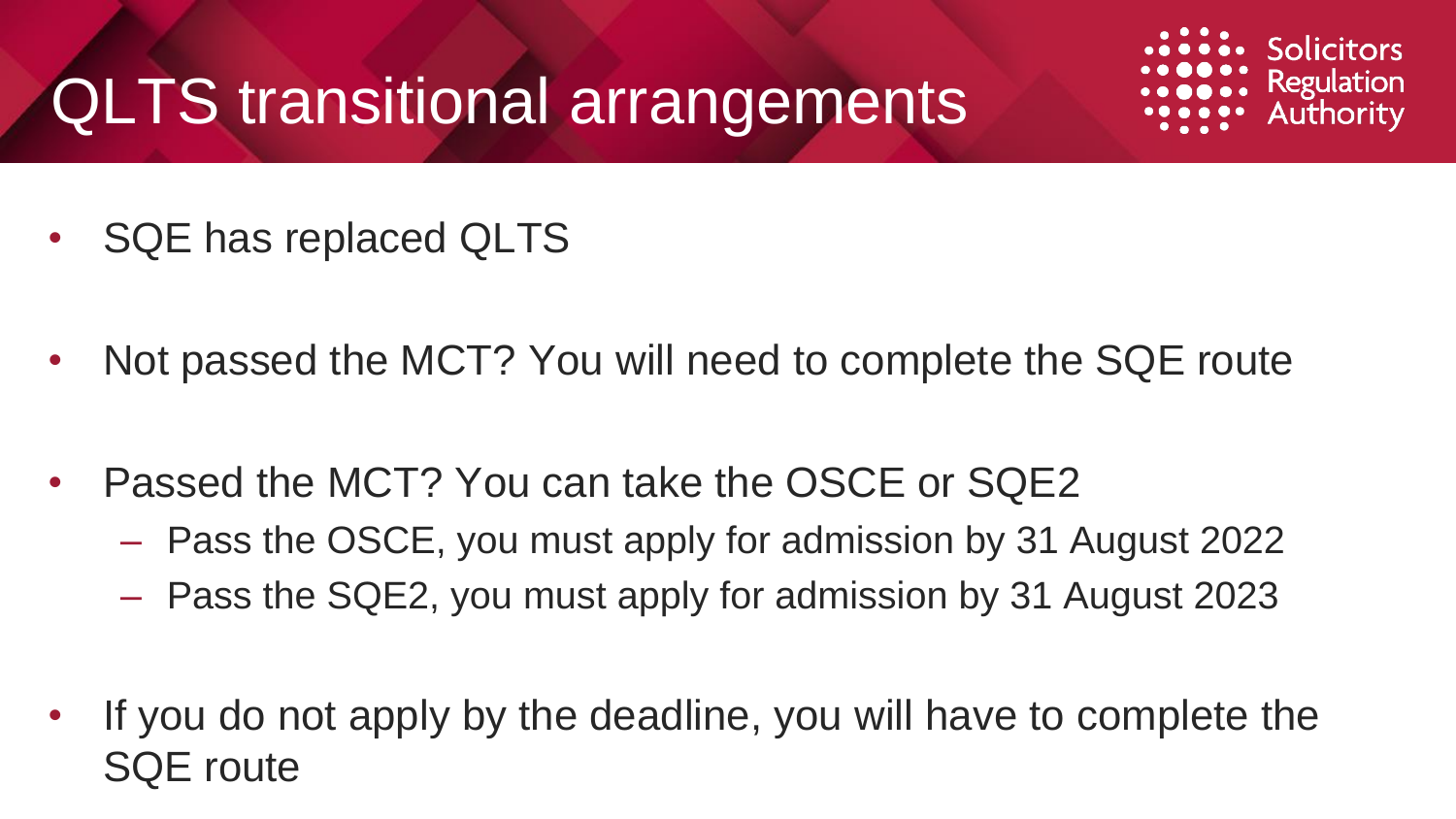#### Where is the detail?



- SQE1 Assessment Specification and sample questions
- SQE2 Assessment Specification and sample questions

[sqe.sra.org.uk](https://sqe.sra.org.uk/)